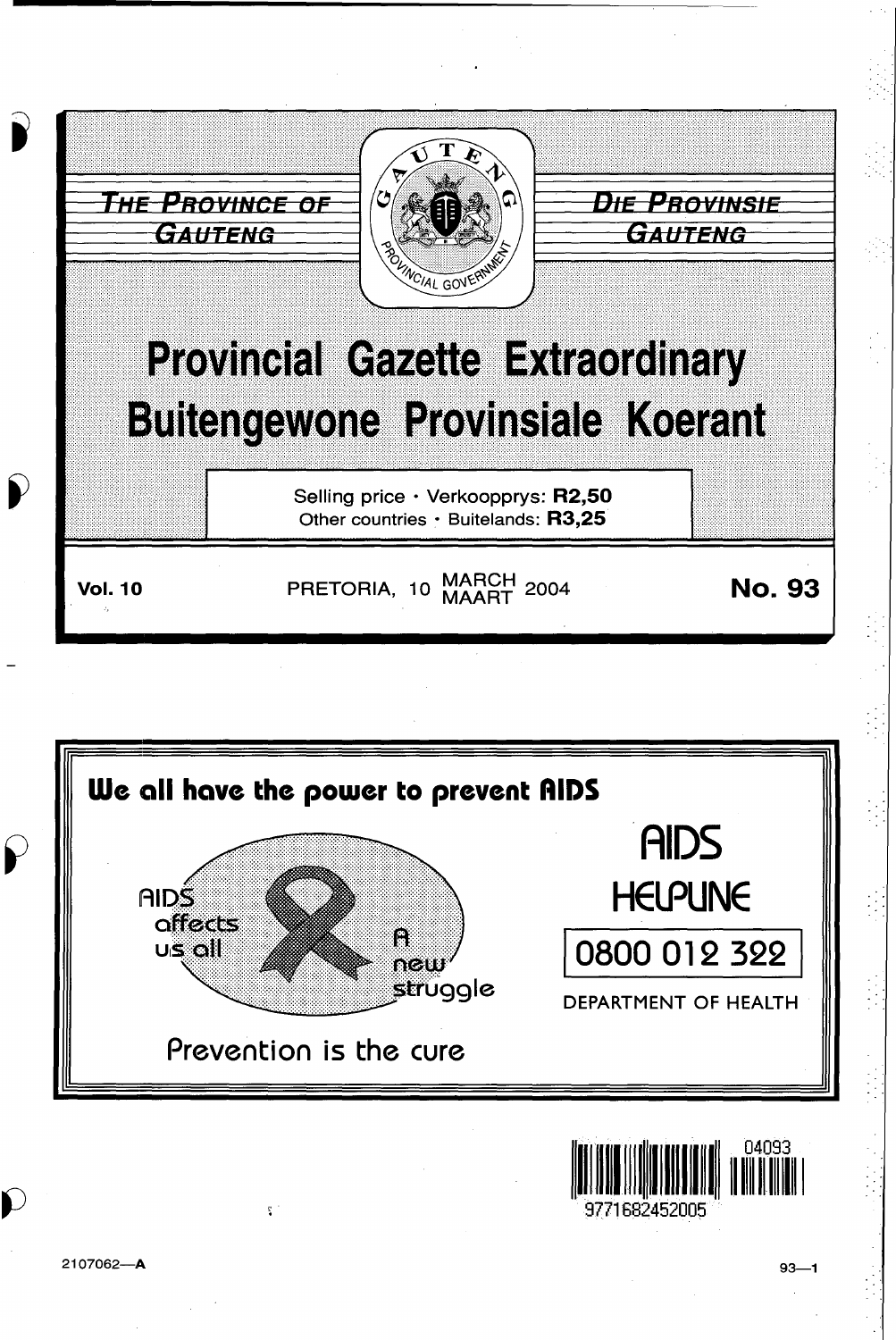, .. I· ļ. I I

 $\vdots$ 

I

No.

I •

I •.

# **CONTENTS • INHOUD**

#### *Page Gazette*  No. No.

# **LOCAL AUTHORITY NOTICES**

| 396 Town-planning and Townships Ordinance (15/1986): Ekurhuleni Metropolitan Municipality: Declaration as an |    |
|--------------------------------------------------------------------------------------------------------------|----|
|                                                                                                              | 93 |
|                                                                                                              | 93 |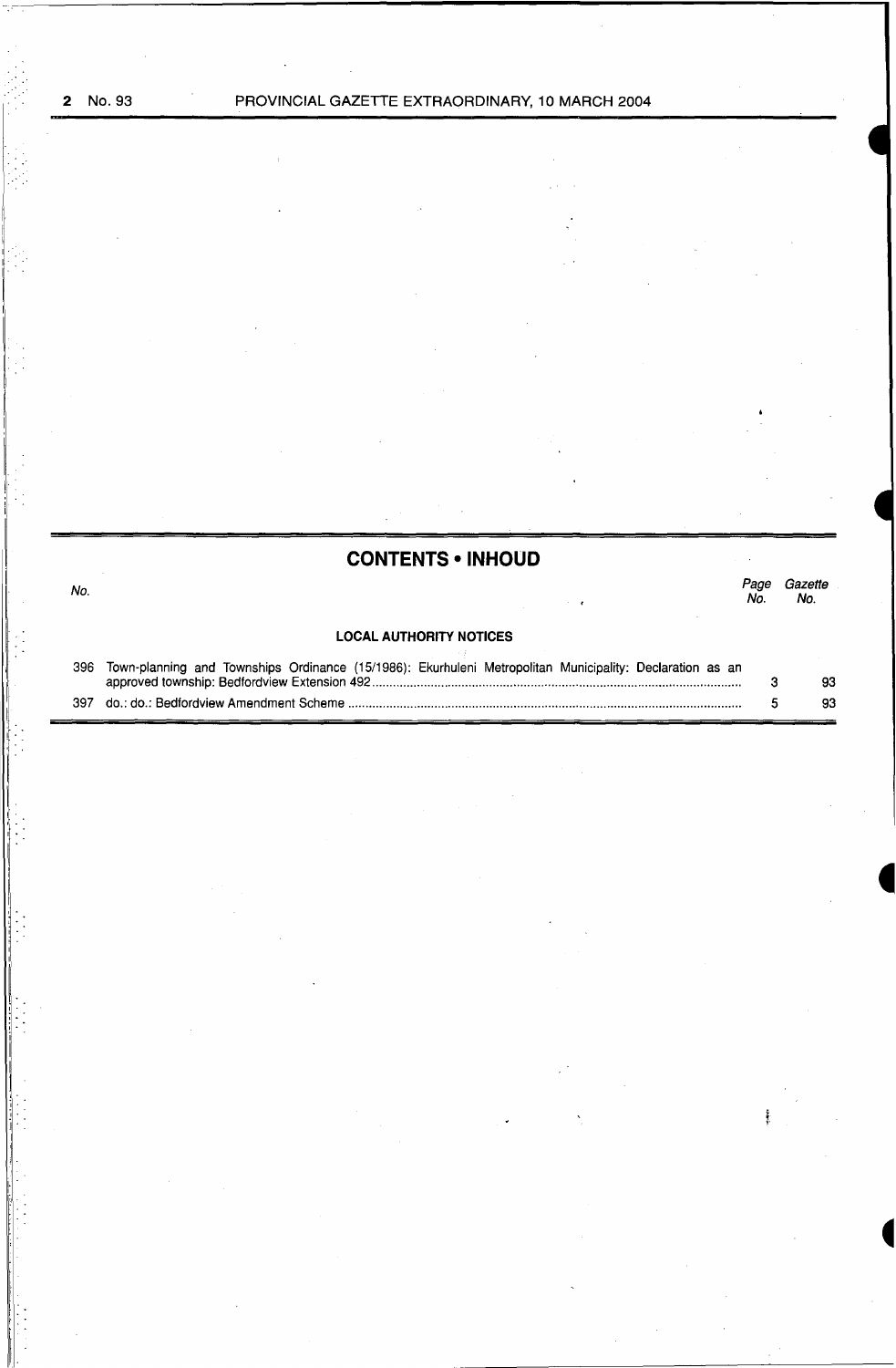No.93 3

# LOCAL AUTHORITY NOTICES

,.

#### LOCAL AUTHORITY NOTICE 396

# EKURHULENI METROPOLITAN MUNICIPALITY

#### DECLARATION AS APPROVED TOWNSHIP

In terms of Section 103(1) of the Town Planning and Townships Ordinance, 1986 (Ordinance 15 of 1986), the Ekurhuleni Metropolitan Municipality, Edenvale Customer Care Centre, hereby declares the township of Bedfordview Extension 492 to be an approved township, subject to the conditions as set out in the Schedule hereto.

#### **SCHEDULE**

STATEMENT OF THE CONDITIONS UNDER WHICH THE APPLICATION MADE BY SPRING LIGHTS 1021 CC (HEREINAFTER REFERRED TO AS THE OWNER) UNDER THE PROVISIONS OF CHAPTER 3 OF THE TOWN PLANNING AND TOWNSHIPS ORDINANCE, 15 OF 1986, FOR PERMISSION TO ESTABLISH A TOWNSHIP ON PORTION 1204 (A PORTION OF PORTION 36) ELANDSFONTEIN 90 IR, PROVINCE OF GAUTENG, HAS BEEN GRANTED:

### 1. CONDITIONS OF ESTABLISHMENT

1.1 Name

The name of the township shall be: "Bedfordview Extension 492".

1.2 Design

The township shall consist of erven and streets as indicated on General Plan No. S.G. No. 4742/2002.

1.3 Endowment

The township owner shall, in terms of the provisions of Section 63 and 92 of the Town Planning and Townships Ordinance, 15 of 1986 (as amended), and Regulation 43 of the Town Planning and Townships Regulations, pay a contribution to the City Council for the provision of land for a park. (Public Open Space).

### 1.4 Disposal of Existing Conditions of Title

All erven shall be made subject to existing conditions, including the reservation of the mineral rights, and servitudes with specific reference to the servitude of right of way as depleted on SG diagram No. A 3398/68.

# 1.5 Removal of Litter

The township owner shall at his own expense cause all litter within the township area to be removed to the satisfaction of the City Council.

1.6 Acceptance and Disposal of Stormwater

The township owner shall arrange for the drainage of the township to fit in with that of . Bedfordview Extensions 227 & 281 Townships and for all the stormwater running off or being diverted from the road to be received and disposed of.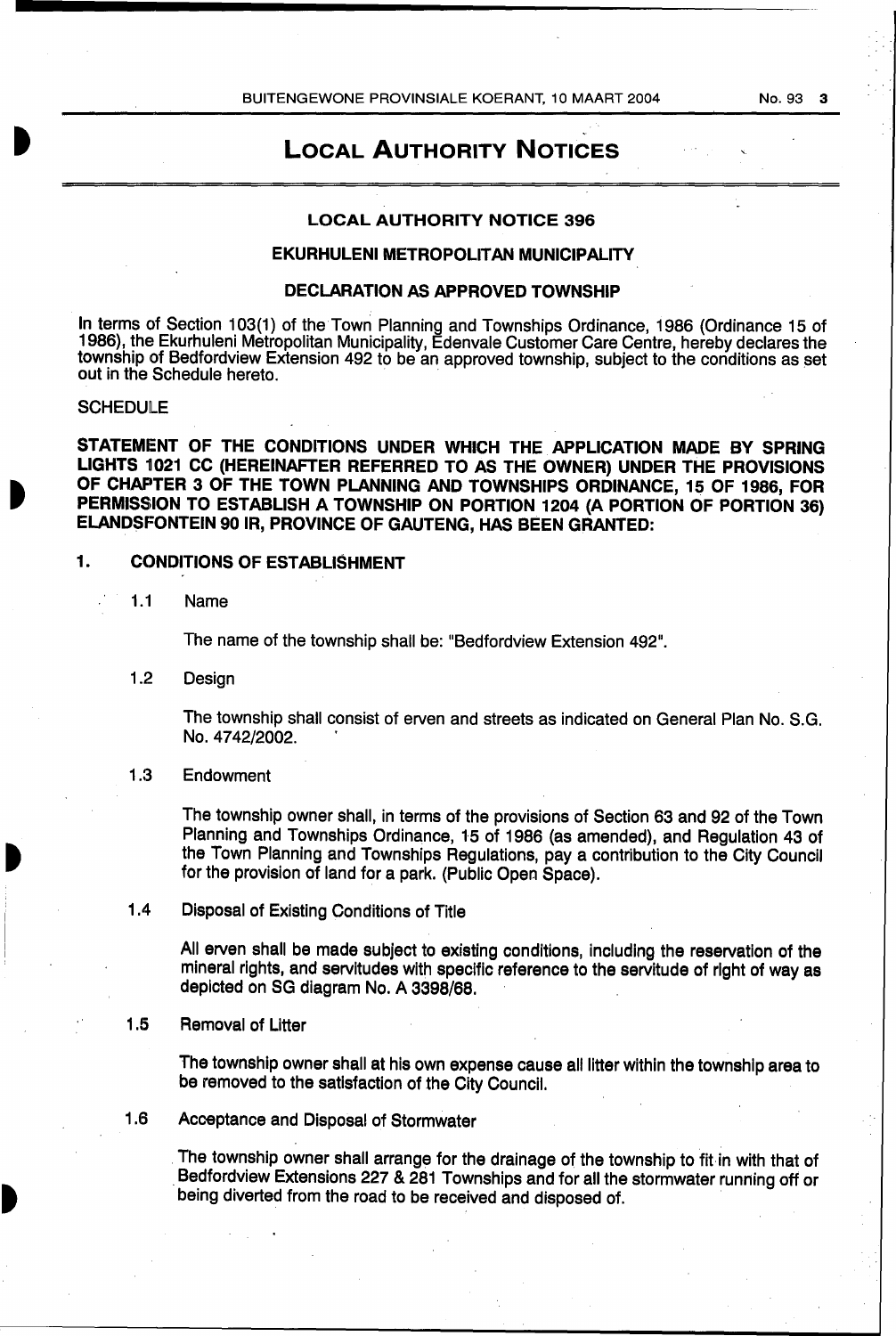- 1.7 Removal or Replacement of Municipal Services
	- 1. If, for some reason due to the establishment or the township, it should become necessary to remove or replace any existing' municipal services, the cost thereof shall be borne by the township owner.
	- 2. All municipal services that cross the common boundaries between the erven shall be removed and relocated by, and at the cost of the township owner, as and when required by the City Council.
- 1.8 Demolition of Buildings or Structures
	- 1. The township owner shall at his own expense cause all existing buildings and structures situated within the building line reserves, side spaces, road reserves, or over the common boundaries to be demolished to' the satisfaction of the City Council.
	- 2. The township owner shall at his own expense cause all buildings on the erf that are not to be demolished to comply with the Bedfordview Town Planning Scheme, 1995, as well as the National Building Regulations, to the satisfaction of the City Council. The township owner shall at' his own eXpense cause all buildings, which do not conform to either the Town Planning Scheme or the National Building Regulations to be demolished to the satisfaction of the City Council.  $\blacksquare$
	- I. 3. The township owner shall at his own expense draw up and submit acceptable building plans to the City Council, for approval in terms of the provisions of the National Building Regulations, for all building on the erf for which no building plans have been approved by the City Council. The township owner shall at his own expense alter the buildings to comply with the approved building plans to the satisfaction of the City Council.

#### 1 .9 Engineering Services

The township owner is responsible for making the necessary arrangements for the provision of all engineering services and payment of external services contributions in terms of the provisions of the Town Planning and Townships Ordinance, 1986 (15 of 1986).

- 1.10 Formation and Duties of the Home Owners Association to Be Constituted After the Proclamation of the Township
	- 1. Upon the proclamation-of the township, the township owner shall at his own expense, properly and legally constitute a home owners association for the subdivided portions (association incorporated under Section 21 of Act 61 of 1973), prior to, or simultaneously with the sale of the first subdivided portion.
	- 2. Each and every owner of a residential erf shall become a member of the home owners association upon transfer of the erf.
	- 3. The home owners association shall be fully responsible for the functioning and proper maintenance of the portion for roadway purposes, as well as the essential services (excluding the sewerage reticulation), contained therein, to the satisfaction of the City Council.
	- 4. The home owners association shall have the legal power to levy from each and every member of the home owners association, the costs incurred in fulfilling its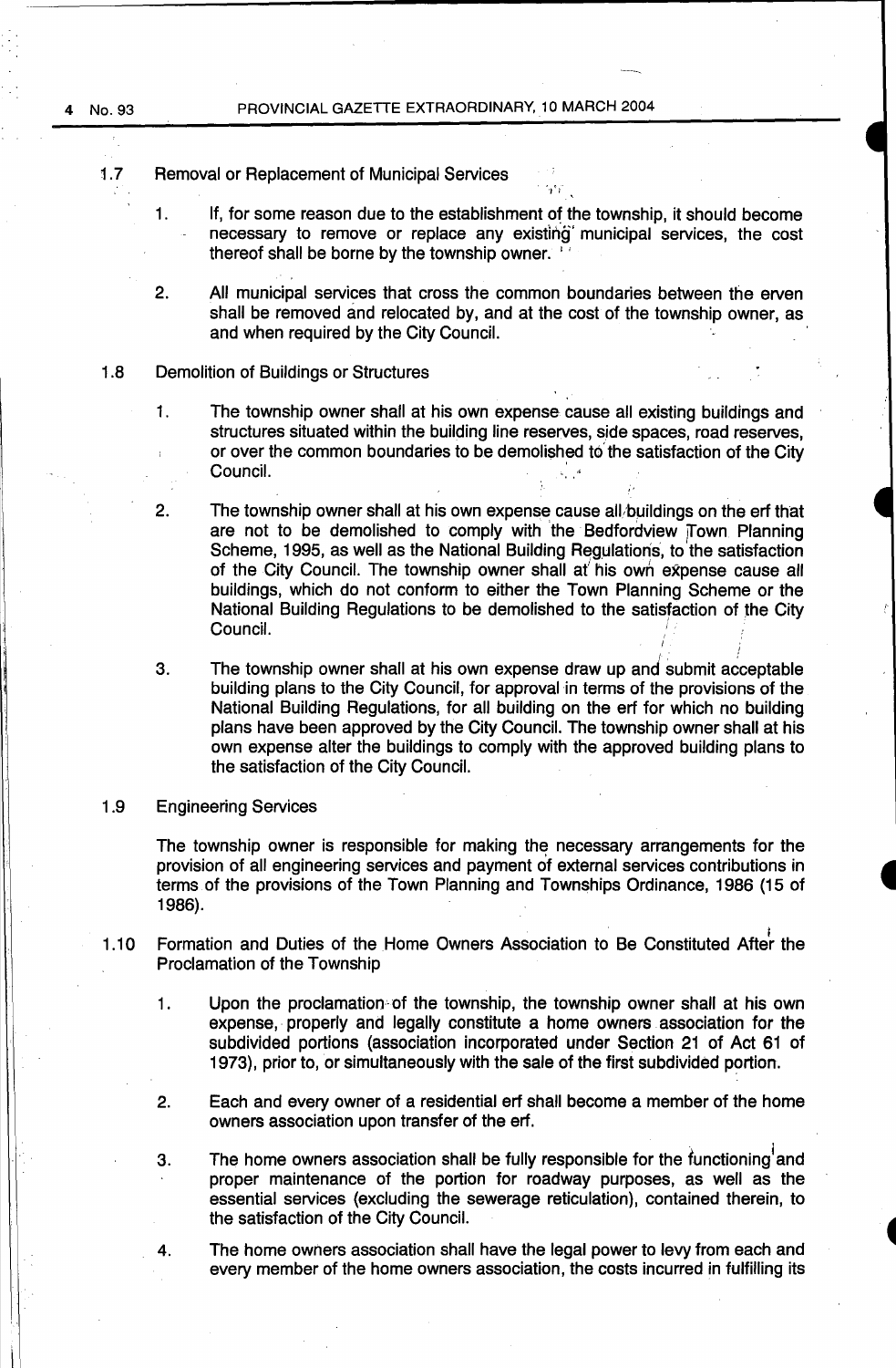BUITENGEWONE PROVINSIALE KOERANT, 10 MAART 2004

functions, and shall have legal recourse to recover such fees in the event of a default in payment by any member.

The construction and the maintenance of the roadway portion within the township shall be the responsibility of the township owner until such time that the roadway portion is transferred to the homeowners association.

#### iji.  $2.$ **CONDITIONS OF TITLE**

5.

 $\epsilon_{\rm SM}$ 

√静寂⇒

病,就是

 $\sim$  14

 $6.3$ 

بالحاج بالأولية Jeli.  $\mathcal{L}^{\mathcal{I}}$ 

 $\gamma_{\rm N}$ ંદ 경제<br>기년

 $, 4.$ 

 $\ddot{\phantom{a}}$ 

ste yn it<br>Yn Spiel

 $\frac{1}{2}$ 

 $\cdot^{\alpha}$ 

 $\sim 4$ 

.ن (

#### $2.1$ Servitudes

៉ា.

र्, .

All erven are subject to a servitude, 2 m wide, in favour of the City Council, for sewerage and other municipal purposes, along any two boundaries of the erf other than a street boundary, and in the case of a panhandle erf, an additional servitude for municipal purposes 2 m wide across the access portion of the erf, if and when required by the City Council: Provided that the City Council may dispense with any such servitude.

- 2. No building or other structure shall be erected within the aforesaid servitude area and no large-rooted trees shall be planted within the area of such servitude or within 2 m therefrom.
- 3. The City Council shall be entitled to temporarily deposit on the land adjoining the aforesaid servitude, such material as may be excavated by it during the course of the construction, maintenance or removal of such sewerage mains and other works as it, in its discretion, may deem necessary, and shall further be entitled to reasonable access to the said land for the aforesaid purpose, subject to any damage done during the process of the construction, maintenance or removal of such sewerage mains and other works being made good by the City Council.

All existing municipal services on the erven within the township shall be protected by means of suitable servitudes to the satisfaction of the City Council, registered in favour of the City Council, as and when required by the City Council, by the owner at his own expense.

#### **LOCAL AUTHORITY NOTICE 397**

#### NOTICE OF APPROVAL

#### **BEDFORDVIEW AMENDMENT SCHEME**

The Ekurhuleni Metropolitan Municipality hereby, in terms of the provisions of Section 125(1) of the Town Planning and Townships Ordinance 15 of 1986, declares that it has approved an amendment scheme being an amendment to land as included in the township of Bedfordview Extension 492 Township.

Map 3 and the Scheme Clauses of the Amendment Scheme are filed with the Executive Director: Ekurhuleni Metropolitan Council, Development Planning, Second Floor, Room 324, Cnr van Riebeeck and Hendrik Potgieter Road, Edenvale and are open for inspection at all reasonable times.

This amendment is known as Bedfordview Amendment Scheme 1198.

PAUL MASEKO, City Manager Development Planning, P O Box 25 Edenvale 1610 Date 9 March 2004: ⊶Notice no · · ·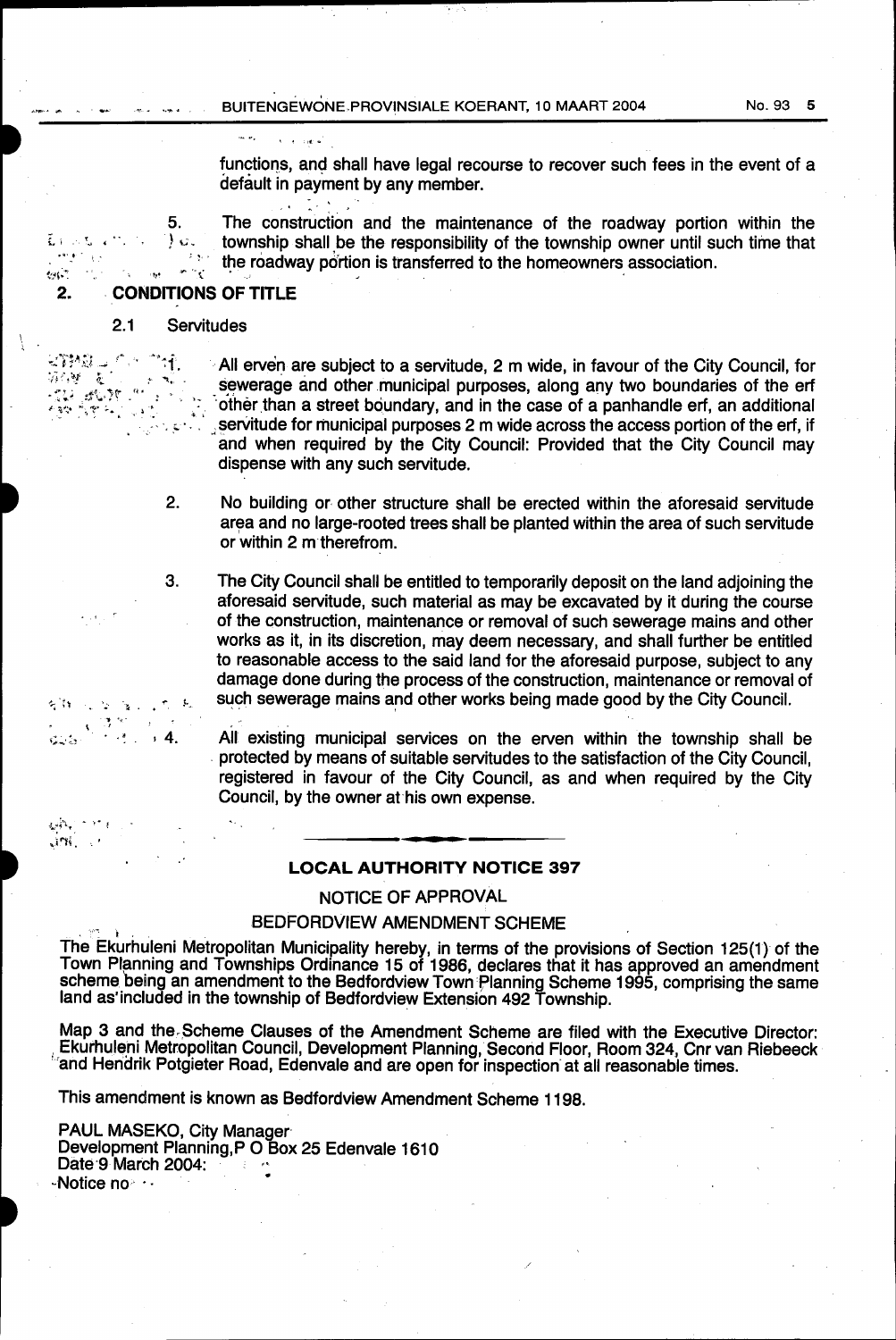# PLAASLIKE BESTUURSKENNISGEWING 396

# EKURHULENI METROPOLITAANSE MUNISIPALITEIT<br>VERKLARING TOT GOEDGEKEURDE DORP

' 1 •

Ingevolge Artikel 103(1) van die Ordonnansie op Dorpsbeplanning en Dorpe, 1986 (Ordonnansie 15 van 1986), verklaar die Ekurhuleni Metropolitaanse Munisipaliteit, Edenvale Klientediens Sentrum, hiermee die dorp Bedfordview Uitbreiding 492 tot 'n goedgekeurde dorp onderworpe aan die voorwaardes uiteengesit in die bygaande Bylae.

#### BYLAE

VERKLARING VAN VOORWAARDES WAAROP DIE AANSOEK GEDOEN DEUR SPRING UGHTS 1021 CC (HIERNA DIE DORPSEIENAAR GENOEM) INGEVOLGE DIE **BEPALINGS VAN** HOOFSTUK 3 VAN DIE ORDONNANSIE OP DORPSBEPLANNING EN DORPE, 15 VAN 1986, OM TOESTEMMING OM 'N.DORP TE STIG OP GEDEELTE 1204 ('N GEDEELTE VAN GEDEELTE 38) VAN DIE PLAAS ELANDSFONTEIN 90 I.R., PROVINSIE VAN GAUTENG, TOEGEST**AAN IS:** 

### 1. STIGTINGSVOORWAARDES

1.1 Naam ...

Die naam van die dorp is "Bedfordview Uitbreiding 492".

1.2 Ontwerp<br>Die dorp bestaan uit erwe en strate soos aangedui op Algemene Plan No. L.G. No.<br>4742/2002. 4742/2002. . -- . . - ~· •' : - ...

1.3 Begiftiging ' '

Die dorpseienaars moet kragtens die bepalings van Artikel 63 en 92 van die Ordonnansie op Dorpsbeplanning en Dorpe, 15 van 1986 (soos gewysig), en Regulasie 43 van die Dorpsbeplanning regulasies, 'n begiftiging aan die Stadsraad betaal vir die voorsiening van grond vir parke (Openbare Oopruimte).

1.4 Beskikking Oor Bestaande Titelvoorwaardes

• • "' ' *f""* 

Alle erwe moet onderhewig gemaak word aan bestaande voorwaardes, met inbegrip van die voorbehoud van die regte op minerale, en serwitute met spesifieke verwysing na die reg van weg serwituut soos aangedui op Diagram L.G. No A 3398/68.

1 .5 Verwydering Van Vullis

Die dorpseienaar moet op eie onkoste sorg dat alle vullis binne die dorpsgebied verwyder word tot die bevrediging van die Stadsraad.

.1.6. Aanvaarding En Verwydering Van Stormwater

Die dorpseienaar moet sorg dat die dreinering van die dorp aanpas by die van Bedfordview Uitbreidings 227 & 281 en vir al die stormwater wat afloop en herlei word vanaf die pad om ontvang en verwyder te word.

·.'

.1. 7 Verwydering Of Vervanging Van Munisipale Dienste

1. As daar vir enige rede vanweë die dorpstigting nodig sou wees om bestaande munisipale dienste te verwyder of te vervang, moet dit teen die onkoste van die dorpseienaar wees.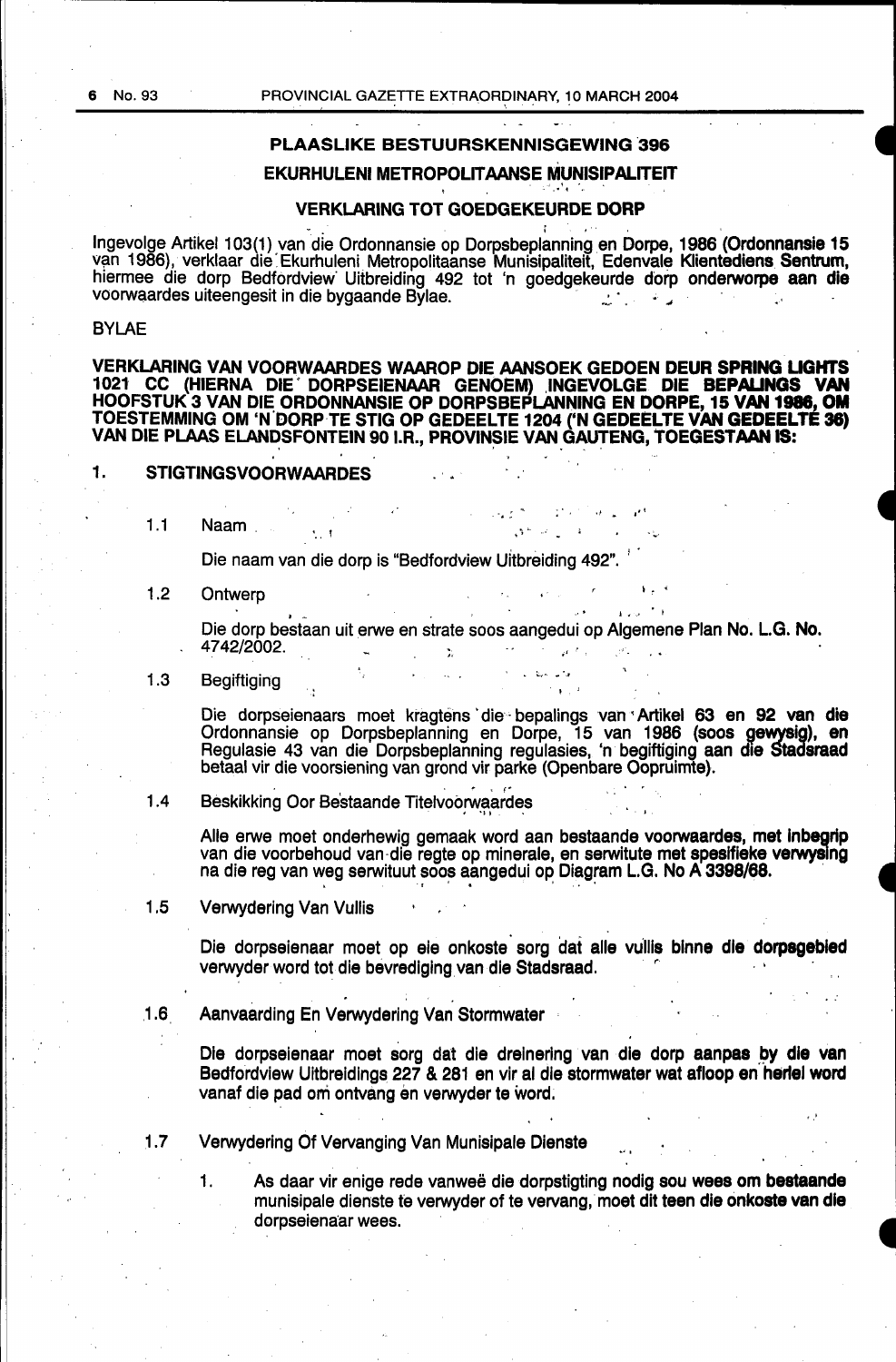- 2. Aile munisipale dienste wat gemeenskaplike grense tussen die erwe kruis meet verwyder en verskuif word deur en ten koste van die dorpseienaar, soos en wanneer vereis deur, die Stadsraad.
- 1.8 Sloping Van Geboue of Strukture
	- 1. Die dorpseienaar moet:op eie koste aile bestaande geboue en strukture wat binn·e die boulynreserwes, kantruimtes, padreserwes of oor gemeenskaplike grense geleë is, tot bevrediging van die stadsraad laat sloop.
	- 2. Die dorpseienaar moet op sy eie onkoste alle geboue op die erf wat nie gesloop word nie, laat·voldoen aan die Bedfordview Dorpsbeplanningskema, 1995, sowel as die Nasionale Bouregulasies, tot die bevrediging van die Stadsraad. Die dorpseienaar moet op sy eie onkoste alle geboue wat nie aan die Dorpsbeplanningskema of die Nasionale Bouregulasies voldoen nie sloop tot die bevrediging van die Stadsraad.
	- 3. Die dorpseienaar meet op eie onkoste bouplanne opstel en aanvaarbare bouplanne indien by die Stadsraad vir goedkeuring in terme van die Nasionale Bouregulasies vir alle geboue op die erf waarvoor geen bouplanne deur die stadsraad goedgekeur is nie. Die dorpseienaar sal op 'eie onkoste die geboue verander om aan die goedgekeurde bouplanne te voldoen tot die bevrediging van die Stadsraad.

#### 1.9 Ingenieursdienste

Die dorpseienaar is verantwoordelik om bevredigende reëlings te tref vir die voorsiening van aile ingeneursdienste en die betaling van bydraes ingevolge die bepalings van die Ordonnansie op Dorpsbeplanning en Dorpe, 1986. (15 van 1986).

1.10 Totstandbringing En Pligte. Van• Die; Huiseienaarsvereniging Wat Gekonstitisioneer Moet Word Na Die Proklamasie Van Die Dorp.

1. Op proklamasie van die dorp, sal die dorpseienaar op eie koste, 'n Huiseienaarsvereniging ... behoorlik ... en wettiglik stig vir die erwe (assosiasie geinkorporeer onder Artikel 21 van Wet 61 van 1973), voor, of gelyktydig met die **verkoop van die eerste erf.**  $\epsilon$ *r* 

- 2. Een en elke eienaar van 'n residensiele gedeelte sal 'n lid van die Huiseienaarsvereniging word ten tye van die oordrag van die erf.
- **3.** Die Huiseienaarsvereniging sal ten volle verantwoordelik wees vir die werking en behoorlike instandhouding van die padgedeelte, sowel as die noodsaaklike dienste (uitgesluit die rioolretikulasie) daarin vervat, tot die bevrediging van die Stadsraad.
- 4. Die Huiseienaarsvereniging sal die wettige mag he om van een en elke lid van die ' Huiseienaarsvereniging die kostes te verhaal wat aangegaan is om sy funksies te vervul en sal regsmiddele hê om sulke uitgawes te verhaal ingeval van die wanbetaling deur enige lid.
- 5. Die konstruksie en die onderhoud van die padgedeelte binne die dorp sal die verantwoordelikheid van die dorpseienaar wees totdat die padgedeelte oorgedra is aan die Huiseienaarsvereniging.